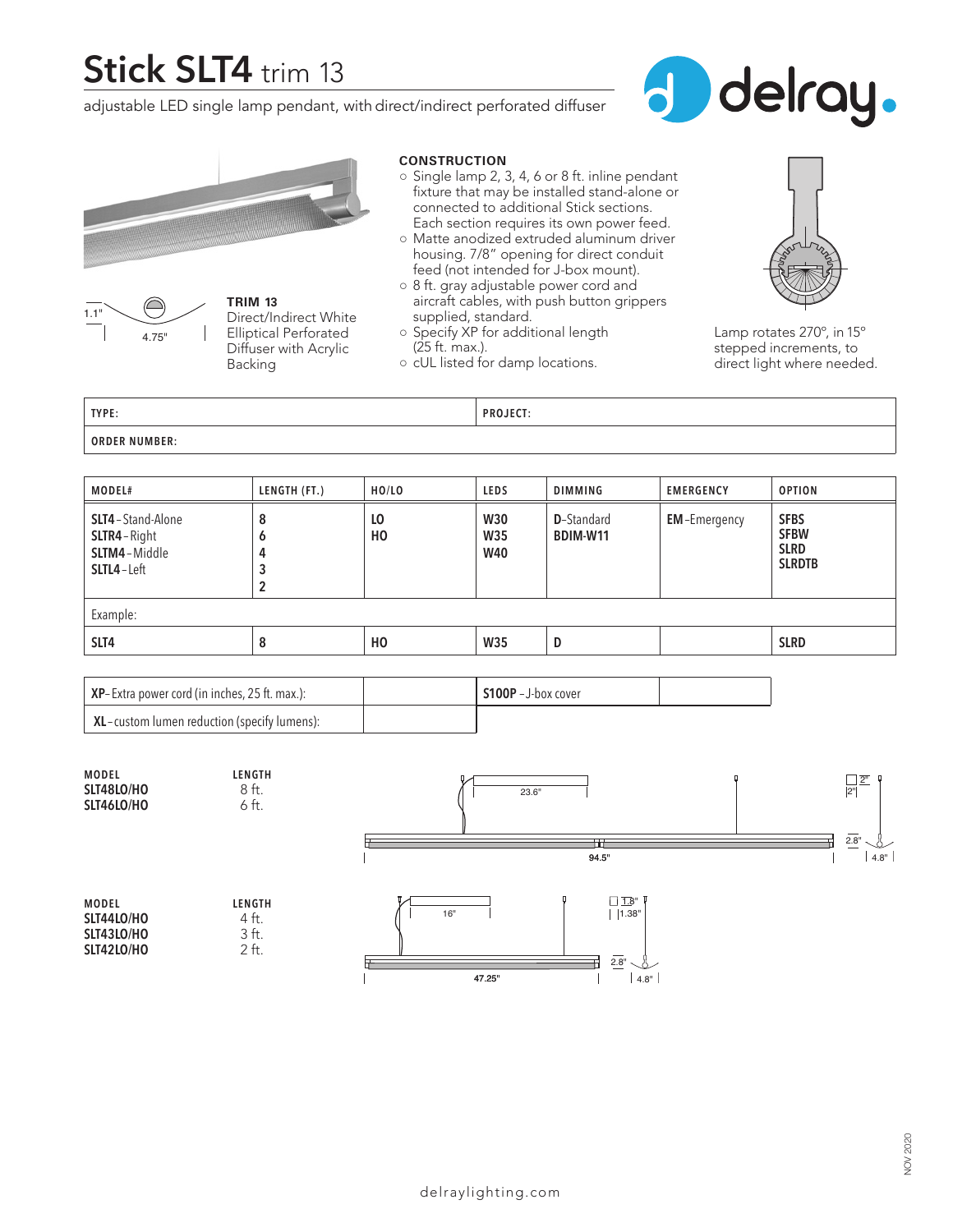# **Stick SLT4** trim 13

adjustable LED single lamp pendant, with direct/indirect perforated diffuser



### **WHITE LEDS**

Samsung tight bin chips on aluminum clad boards. 90 CRI. Specify color: W30–3000º Kelvin, W35–3500º Kelvin, or W40–4000º Kelvin color temperature.

#### **DIMMING**

- **D**–standard supplied driver. 0–10V, programmable, 1% dimming, 120/277V, 50/60 Hz.
- **BDIM-W11**–Lutron EcoSystem LED14 Series, 1% dimming, fade-to-off.

## **CUSTOM LUMEN OUTPUT REDUCTION**

Factory set custom reduced-lumen output driver configuration. Order **XL**. Specify lumens.

# **WATTS / LUMENS / EFFICACY**

| LENGTH          | <b>WATTS</b> | <b>DELIVERED LUMENS</b> | <b>EFFICACY</b> |
|-----------------|--------------|-------------------------|-----------------|
| 2 ft. <b>LO</b> |              | 722                     | 103 LPW         |
| 2 ft. <b>HO</b> | 14           | 1,443                   | 103 LPW         |
| 3 ft. <b>LO</b> | 10.5         | 1,082                   | 103 LPW         |
| 3 ft. <b>HO</b> | 21           | 2,165                   | <b>103 LPW</b>  |
| 4 ft. <b>LO</b> | 14           | 1,443                   | 103 LPW         |
| 4 ft. <b>HO</b> | 28           | 2,886                   | <b>103 LPW</b>  |

## **CONNECTING SECTIONS**



**SLTM43LO/HO** 3 ft.<br>**SLTM42LO/HO** 2 ft.

| <b>SLIK40LU/HU</b> | 6 Ħ.   |
|--------------------|--------|
| SLTR44LO/HO        | 4 ft.  |
| SLTR43LO/HO        | .3 ft. |
| SLTR42LO/HO        | 2 ft.  |

#### **CONNECTORS**

Stick's sliding support cable, on the end opposite the power cord, accommodates ceiling obstructions.

#### **STJA**

Swivel connector rotates 240° and adds 7/16" to overall length.





**SLTM42LO/HO** 

**STJR**–creates a mechanical connection for continuous runs. One connector is included with each two connecting fixtures.

#### **EMERGENCY**

For 4' through 8' fixtures only. Battery pack provides 10W for 90 minutes. Adds additional length to driver housing.

**SLTL42LO/HO** 

**SLTL43LO/HO** 3 ft.<br>**SLTL42LO/HO** 2 ft.



### **AIRCRAFT CABLE**

**NOTE**: Not recommended for outdoor use, where fixture will be exposed to water, or subject to wind oscillation. Avoid use near HVAC vents and in environments with corrosive chemical vapors, such as swimming pools.